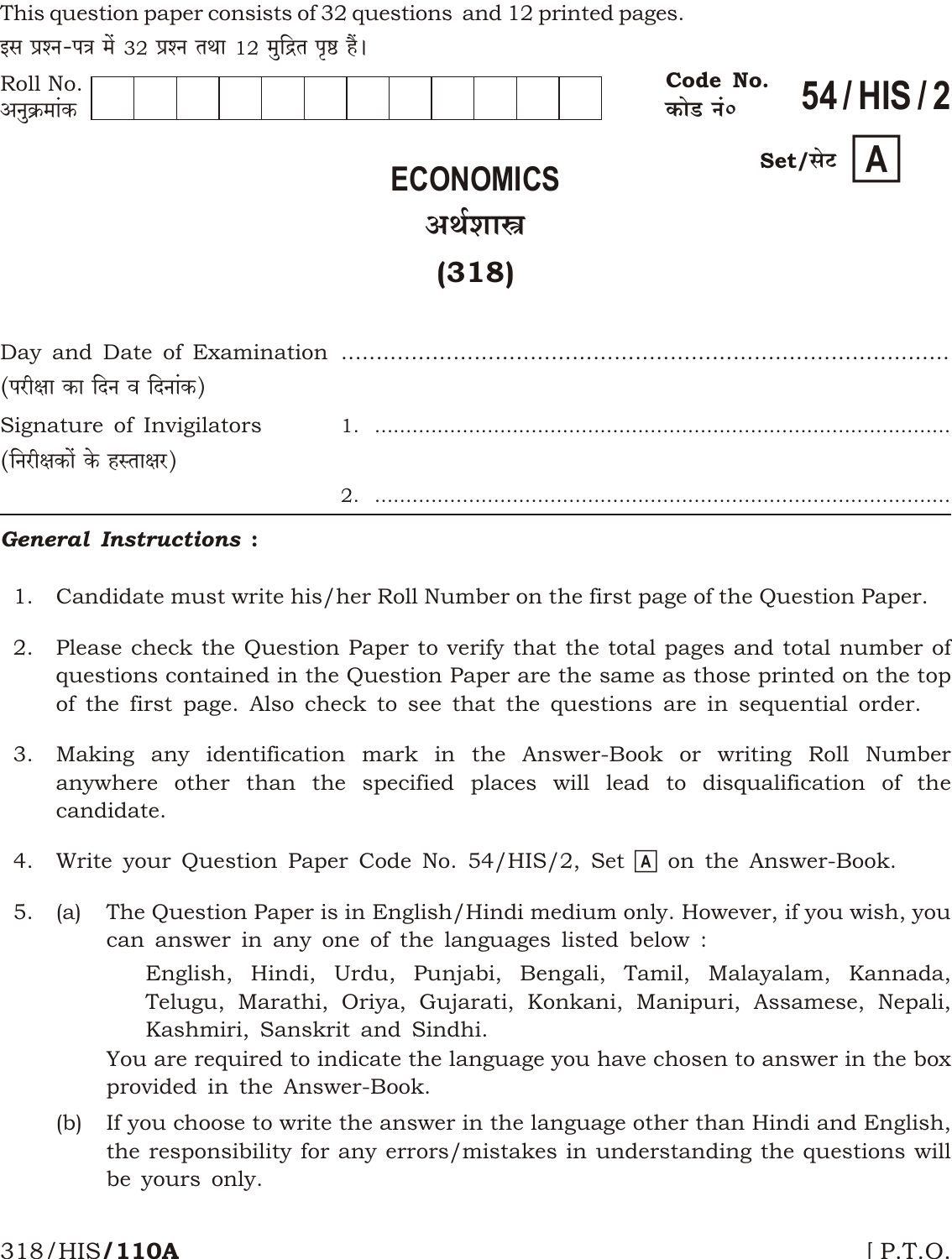# सामान्य अनुदेश :

- 1. परीक्षार्थी प्रश्न-पत्र के पहले पृष्ठ पर अपना अनुक्रमांक अवश्य लिखें।
- कृपया प्रश्न-पत्र को जाँच लें कि प्रश्न-पत्र के कुल पृष्ठों तथा प्रश्नों की उतनी ही संख्या है जितनी प्रथम पृष्ठ के सबसे 2. ऊपर छपी है। इस बात की जाँच भी कर लें कि प्रश्न क्रमिक रूप में हैं।
- उत्तर-पुस्तिका में पहचान-चिह्न बनाने अथवा निर्दिष्ट स्थानों के अतिरिक्त कहीं भी अनुक्रमांक लिखने पर परीक्षार्थी को 3. अयोग्य ठहराया जायेगा।
- अपनी उत्तर-पुस्तिका पर प्रश्न-पत्र का कोड नं० 54/HIS/2, सेट [A] लिखें।  $4.$
- (क) प्रश्न-पत्र केवल हिन्दी/अंग्रेजी में है। फिर भी, यदि आप चाहें तो नीचे दी गई किसी एक भाषा में उत्तर दे 5. सकते हैं :

अंग्रेजी, हिन्दी, उर्दू, पंजाबी, बंगला, तमिल, मलयालम, कन्नड़, तेलुगू, मराठी, उड़िया, गुजराती, कोंकणी, मणिपुरी, असमिया, नेपाली, कश्मीरी, संस्कृत और सिन्धी।

कृपया उत्तर-पुस्तिका में दिए गए बॉक्स में लिखें कि आप किस भाषा में उत्तर लिख रहे हैं।

(ख) यदि आप हिन्दी एवं अंग्रेजी के अतिरिक्त किसी अन्य भाषा में उत्तर लिखते हैं, तो प्रश्नों को समझने में होने वाली त्रुटियों/गलतियों की जिम्मेदारी केवल आपकी होगी।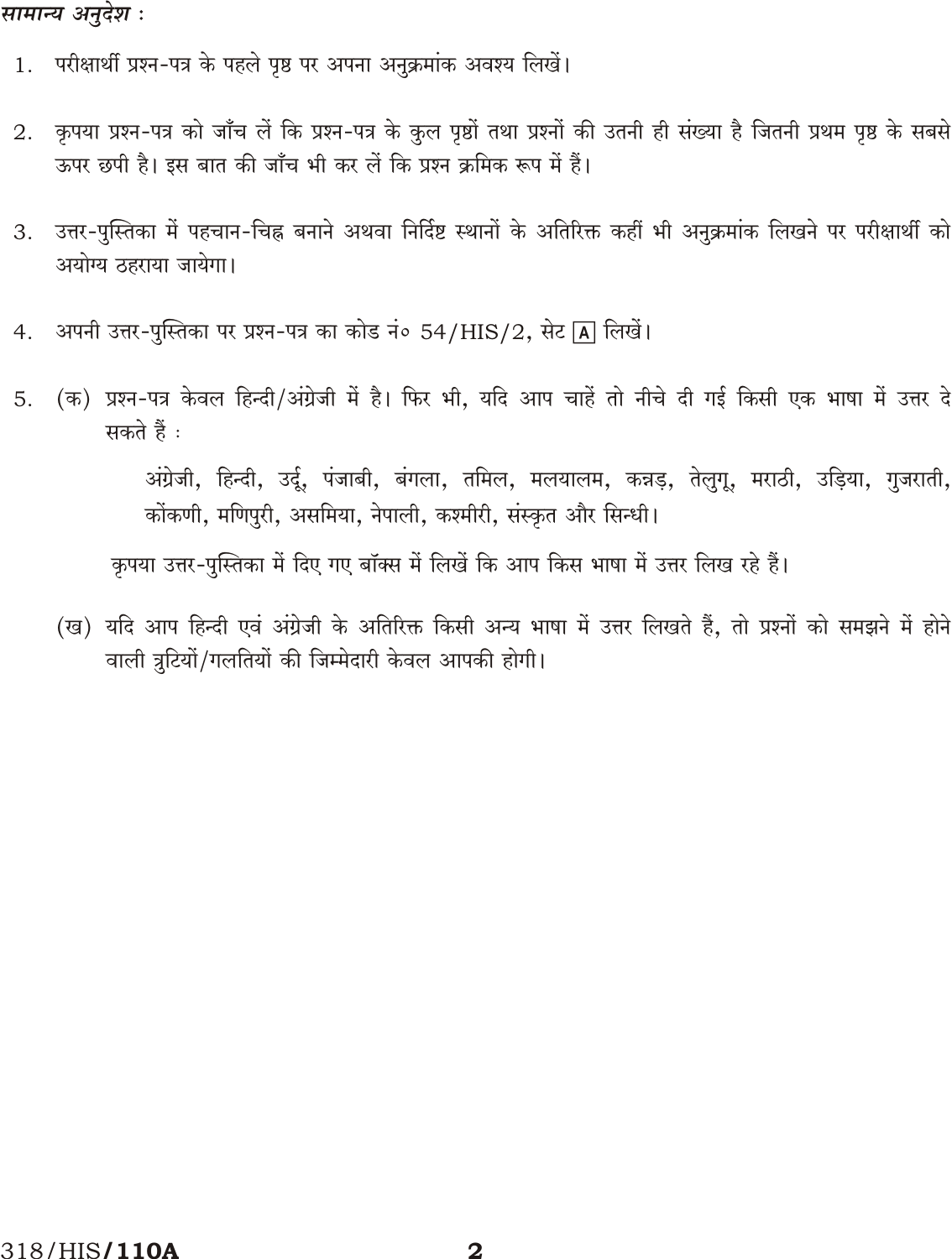# **ECONOMICS** अर्थशास्त्र

 $(318)$ 

Time : 3 Hours |

समय : 3 घण्टे ]

[ Maximum Marks : 100

| पूर्णांक : 100

- $Note:$  $(i)$ All questions are compulsory.
	- $(ii)$ Marks allotted to each question are indicated against it.
	- $(iii)$ Each question from Question Nos. **1** to **10** has four alternatives— $(A)$ ,  $(B)$ ,  $(C)$ and (D), out of which one is most appropriate. Select the correct answer among the four alternatives and write it in your answer-book against the number of the question. No extra time is allotted for attempting multiple-choice questions.
- निर्देश : सभी प्रश्नों के उत्तर दीजिए।  $(i)$ 
	- प्रत्येक प्रश्न के सामने उसके अंक लिखे गए हैं।  $(ii)$
	- प्रश्न संख्या 1 से 10 तक के प्रत्येक प्रश्न में चार विकल्प—(क), (ख), (ग) तथा (घ) हैं, जिनमें से  $(iii)$ एक उपयुक्त है। चारों विकल्पों में से सही उत्तर चुनें तथा अपनी उत्तर-पुस्तिका में प्रश्न संख्या के सामने उत्तर लिखें। बहु-विकल्पी प्रश्नों के लिए अतिरिक्त समय नहीं दिया जाएगा।
	- 1. The coefficient of correlation cannot be
		- $(A)$  $\theta$
		- $(B)$ 1
		- $(C)$ greater than 1
		- $(D)$ 1

सहसंबंध गुणांक

- (क) 0 नहीं हो सकता
- (ख) 1 नहीं हो सकता
- $(\pi)$  1 से अधिक नहीं हो सकता
- 1 नहीं हो सकता  $(\overline{\mathbf{F}})$

 $\mathbf 1$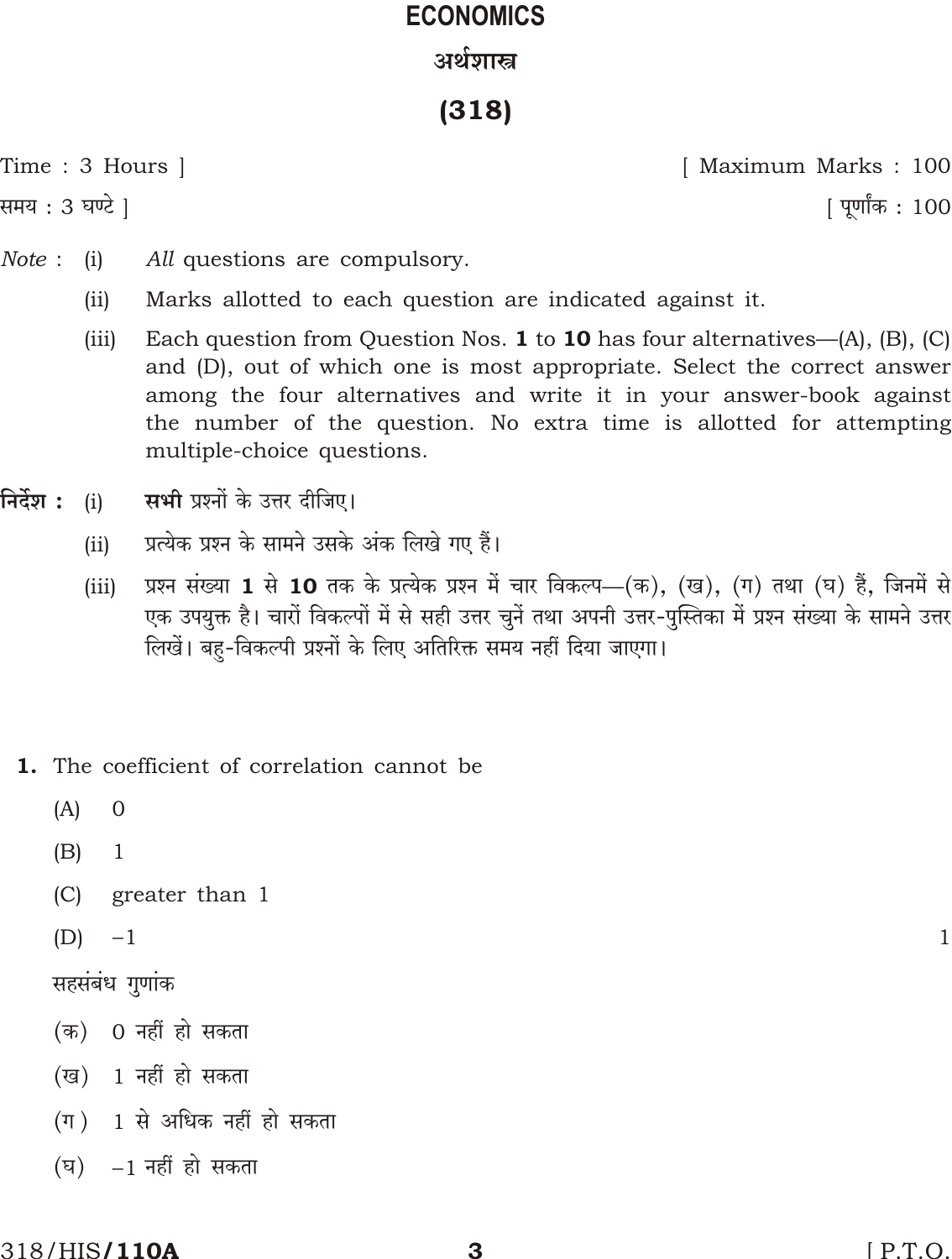- 2. Central problems arise
	- only in underdeveloped economies  $(A)$
	- only in mixed economies  $(B)$
	- $(C)$ only in developing economies
	- $(D)$ in all economies

केन्द्रीय समस्याएँ उत्पन्न होती हैं

- केवल अल्पविकसित अर्थव्यवस्थाओं में (क)
- (ख) केवल मिश्रित अर्थव्यवस्थाओं में
- (ग) केवल विकासशील अर्थव्यवस्थाओं में
- (घ) सभी अर्थव्यवस्थाओं में
- 3. Demand curve of a commodity shifts to the left when
	- $(A)$ its price rises
	- its price falls  $(B)$
	- price of substitute goods falls  $(C)$
	- price of complementary goods falls  $(D)$

वस्तु का माँग वक्र बायीं ओर खिसकता है. जब

- (क) इसकी कीमत बढ़ती है
- (ख) इसकी कीमत घटती है
- (ग) प्रतिस्थापन वस्तुओं की कीमत घटती है
- (घ) पूरक वस्तुओं की कीमत घटती है
- 4. As output is increased, the difference between average total cost and average variable cost

 $\mathbf{1}$ 

 $\mathbf{1}$ 

 $\mathbf{1}$ 

- $(A)$ decreases
- $(B)$ increases
- $(C)$ remains constant
- $(D)$ first increases and then decreases

 $\overline{\mathbf{4}}$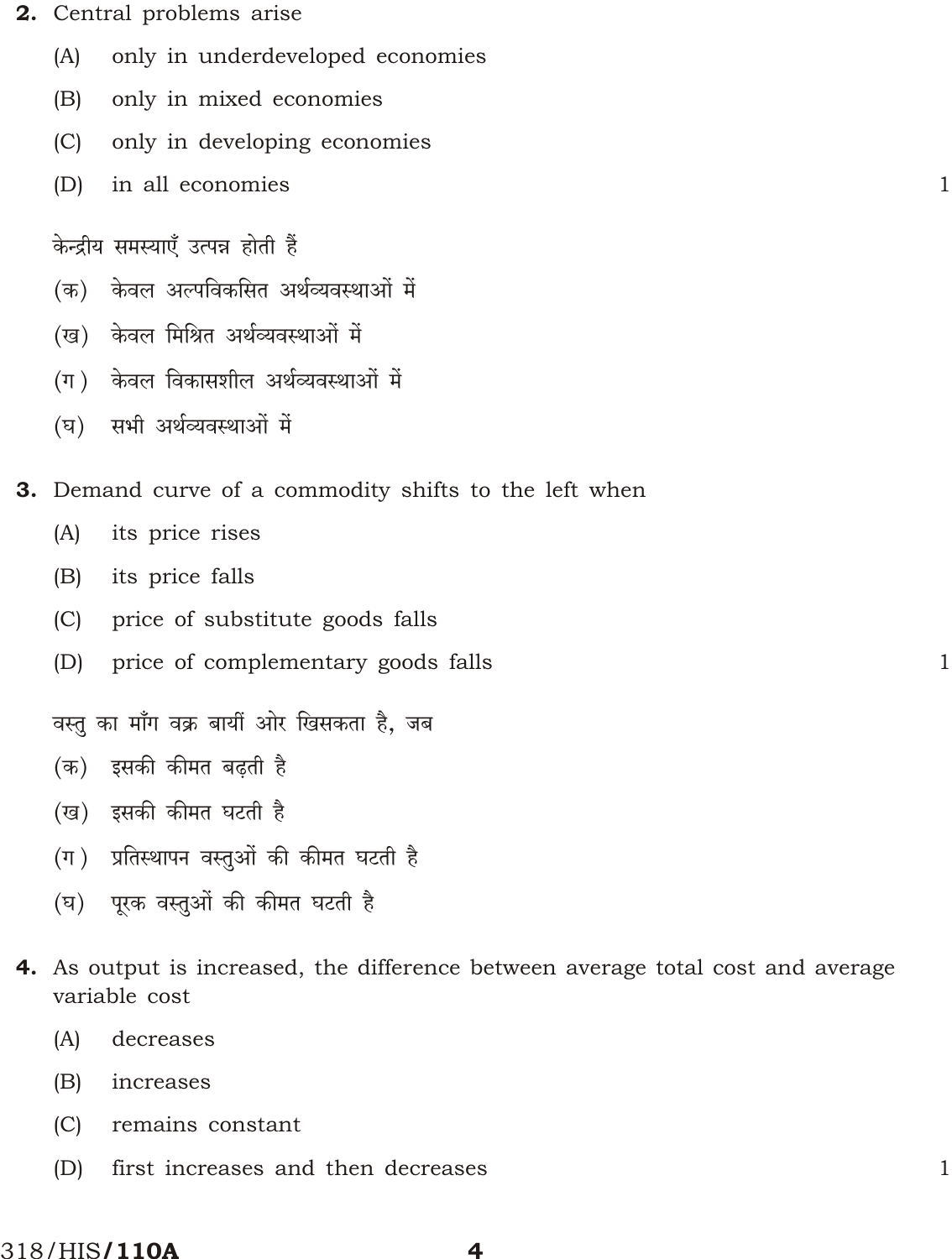जैसे-जैसे उत्पादन बढ़ाया जाता है, औसत कुल लागत और औसत परिवर्त्ती लागत का अन्तर

- घटता है  $(\overline{a})$
- (ख) बढ़ता है
- (ग) स्थिर रहता है
- (घ) पहले बढता है फिर घटता है

5. Which of the following can have a negative value?

- Marginal physical product  $(A)$
- Average physical product  $(B)$
- $(C)$ Total physical product
- $(D)$ None of the above

निम्नलिखित में से किसका मूल्य ऋणात्मक हो सकता है?

- सीमान्त भौतिक उत्पाद  $(\overline{\Phi})$
- (ख) औसत भौतिक उत्पाद
- (ग) कुल भौतिक उत्पाद
- (घ) उपर्युक्त में से कोई नहीं

6. Average revenue and marginal revenue are always equal under

- perfect competition  $(A)$
- monopoly  $(B)$
- monopolistic competition  $(C)$
- all forms of market  $(D)$

औसत आगम और सीमान्त आगम सदैव बराबर होते हैं

- (क) पूर्ण प्रतियोगिता में
- (ख) एकाधिकार में
- (ग) एकाधिकारात्मक प्रतियोगिता में
- $(\vec{p})$ सभी प्रकार के बाजार में

 $\mathbf{1}$ 

 $\mathbf{1}$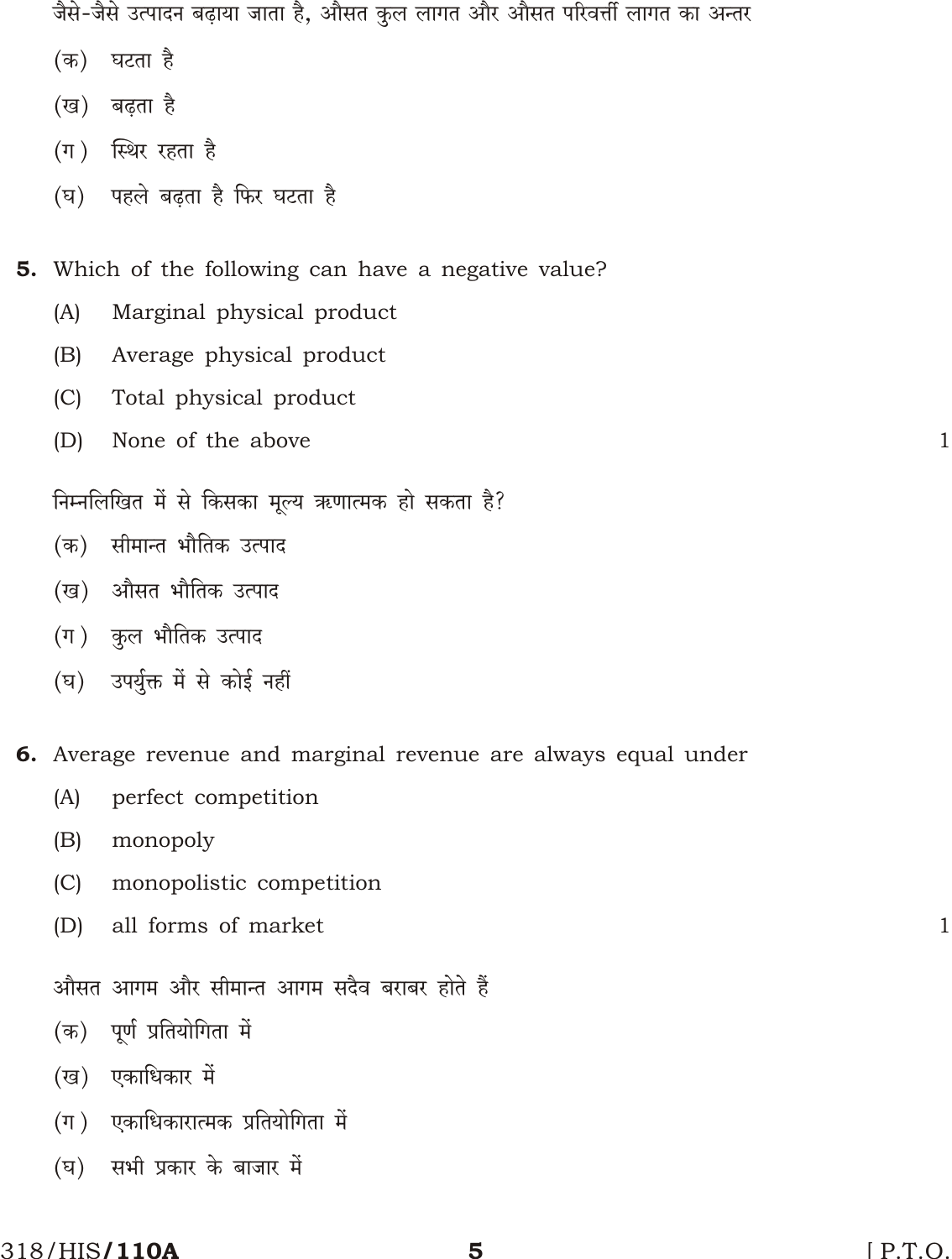- 7. Compensation of employees does not include
	- (A) bonus
	- (B) employer's contribution to social security
	- (C) gifts
	- (D) free accommodation 1

कर्मचारियों के पारिश्रमिक में शामिल नहीं किया जाता है

- $($ क) बोनस
- (ख) नियोजकों का सामाजिक सुरक्षा के लिए योगदान
- $(\bar{\eta})$  उपहार
- (घ) निःशूल्क आवास
- 8. Which of the following is a factor income?
	- (A) Taxes
	- (B) Fines
	- (C) Profits
	- (D) Donations 1

त्तिम्नलिखित में से कौन-सी साधन आय है?

- (क) कर
- (ख) जुर्माना
- $(\Pi)$  लाभ
- $(\overline{v})$  दान
- 9. Change in bank rate is made by
	- (A) Central Bank
	- (B) Government
	- (C) Commercial Banks
	- (D) Prime Minister 1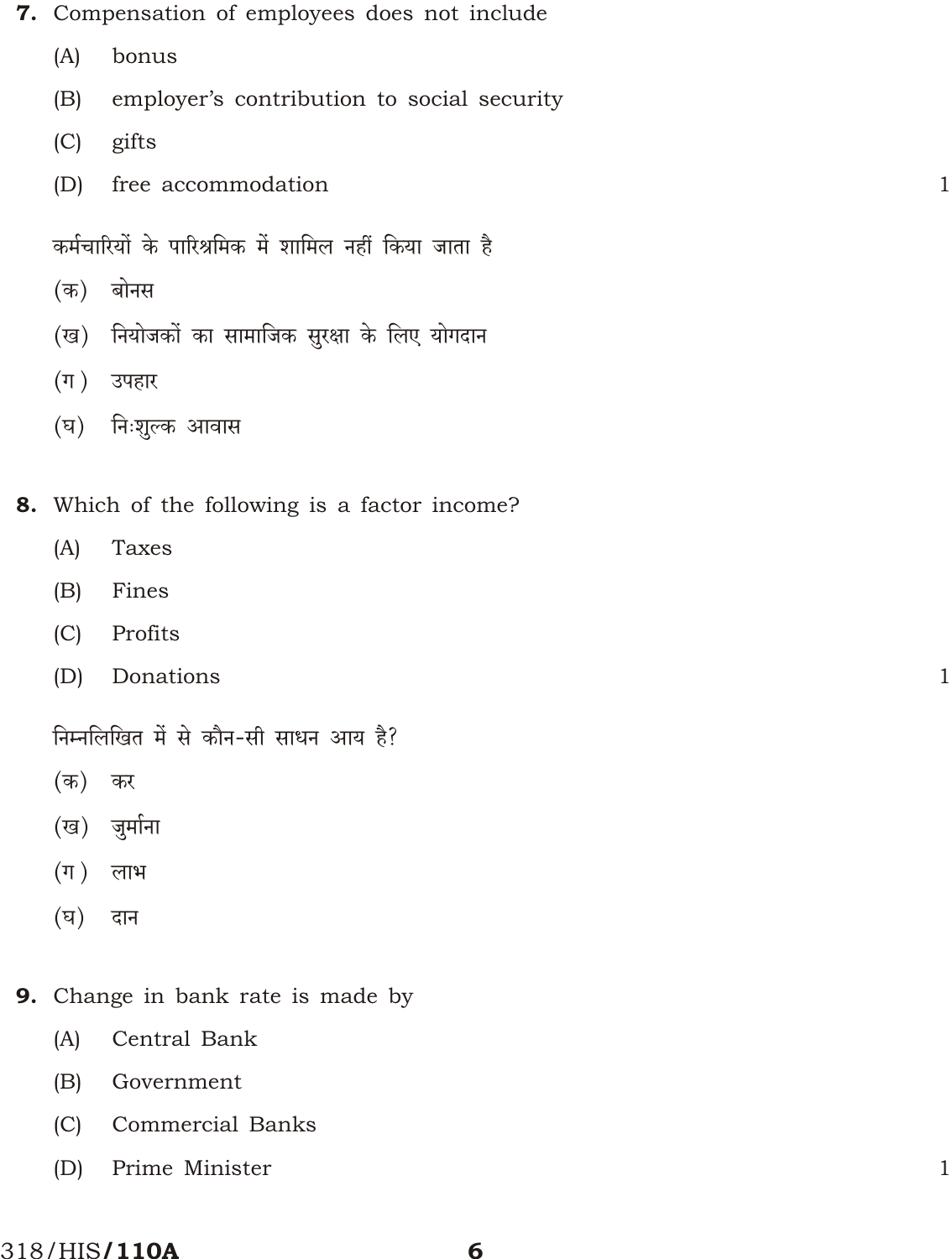|         | बैंक दर में परिवर्त्तन किया जाता है                                |              |
|---------|--------------------------------------------------------------------|--------------|
| (क)     | केन्द्रीय बैंक द्वारा                                              |              |
| (ख)     | सरकार द्वारा                                                       |              |
| $(\pi)$ | वाणिज्य बैंकों द्वारा                                              |              |
| (घ)     | प्रधानमंत्री द्वारा                                                |              |
|         | <b>10.</b> Which of the following is not a function of money?      |              |
| (A)     | Medium of exchange                                                 |              |
| (B)     | Control rising prices                                              |              |
| (C)     | Store of value                                                     |              |
| (D)     | Measure of value                                                   | $\mathbf{1}$ |
|         | निम्नलिखित में से कौन-सा मुद्रा का कार्य नहीं है?                  |              |
| (क)     | विनिमय का माध्यम                                                   |              |
| (ख)     | मुद्रास्फीति का नियंत्रण                                           |              |
|         | (ग) मूल्य का संचय                                                  |              |
| (घ)     | मूल्य का मापक                                                      |              |
|         | 11. Explain any three main properties of arithmetic mean.          | 3            |
|         | अंकगणितीय माध्य की किन्हीं <b>तीन</b> विशेषताओं की व्याख्या कीजिए। |              |
|         | 12. Describe the problem of 'how to produce'.                      | 3            |
|         | 'कैसे उत्पादन करें' की समस्या का वर्णन कीजिए।                      |              |
|         |                                                                    |              |
|         | 13. Give the meanings of micro- and macro-economics.               | 3            |
|         | व्यष्टि- और समष्टि-अर्थशास्त्र के अर्थ बताइए।                      |              |
|         | 14. State the law of demand and its two exceptions.                | 3            |
|         | माँग का नियम और इसके <b>दो</b> अपवाद बताइए।                        |              |
|         |                                                                    |              |

 $\overline{7}$ 

318/HIS/110A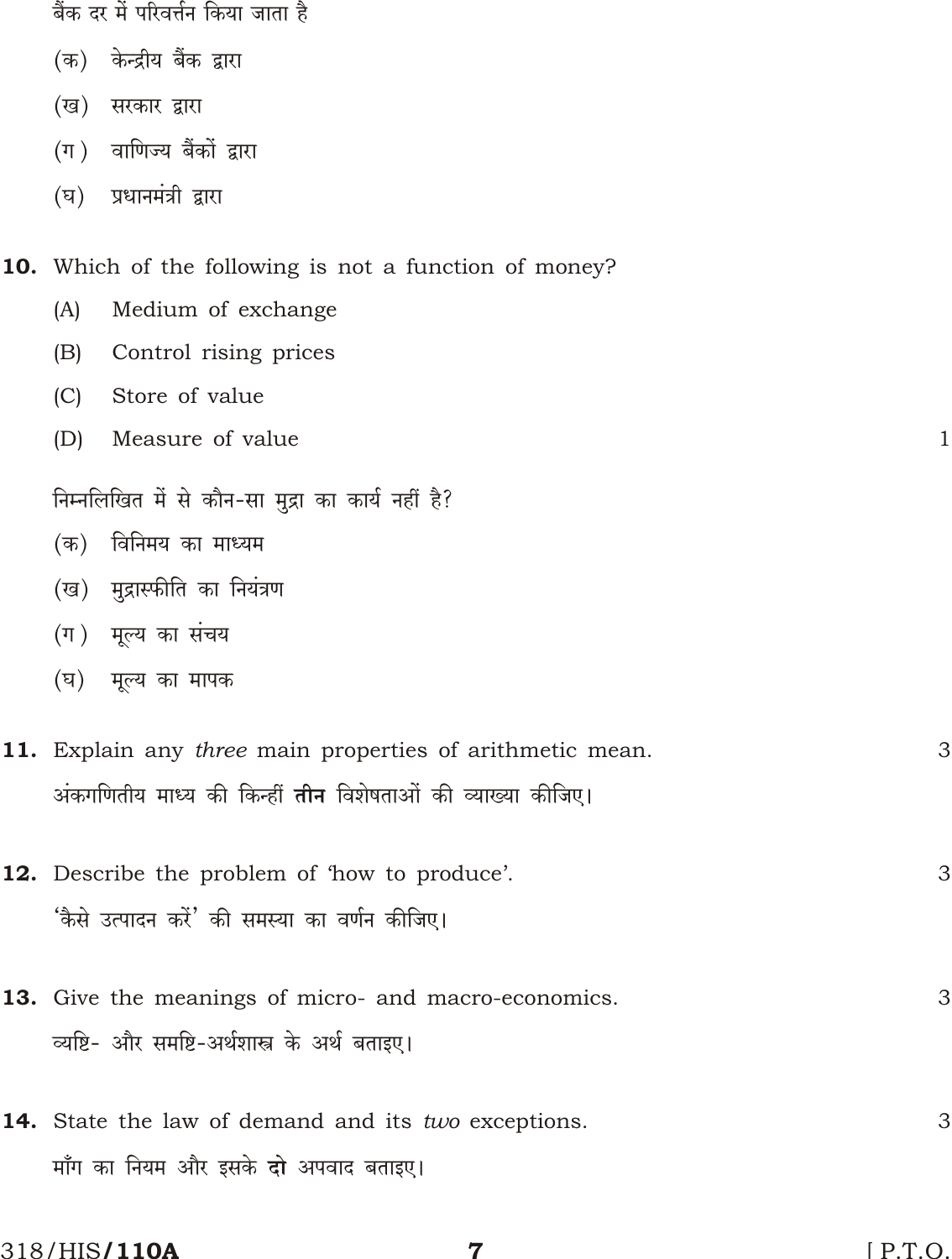- 15. State any three properties of indifference curve. 3 अनधिमान वक्र की कोई तीन विशेषताएँ बताइए।
- 16. Explain the effect of improvement in the technology of production of a commodity on its supply. 3 एक वस्तु की उत्पादन तकनीक में सुधार की उसकी आपूर्ति पर प्रभाव की व्याख्या कीजिए।
- **17.** At a price of  $\bar{\tau}$  10 per unit the demand of a commodity is 200 units. Its price elasticity of demand is ()15. At what price will the demand be 250 units? 3 ₹ 10 प्रति इकाई कीमत पर एक वस्तु की माँग 200 इकाई है। इसकी माँग की कीमत लोच ( )1 5 है। किस कीमत पर इसकी माँग 250 इकाई होगी?
- 18. Distinguish between real and nominal gross domestic products. 3 वास्तविक और मौद्रिक सकल घरेलू उत्पाद में भेद कीजिए।
- 19. Calculate consumption expenditure from the following data: 3 Income 3000 Marginal propensity to consume  $0.8$ 200 Autonomous consumption निम्नलिखित आँकड़ों से उपभोग व्यय का परिकलन कीजिए : अाय 3000 सीमान्त उपभोग प्रवृत्ति  $0.8$ 
	- स्वायत्त (स्थिर) उपभोग 200
- **20.** Which of the following can have a negative value? Give reasons for your answers : 3
	- $(a)$ Average propensity to save
	- Marginal propensity to save  $(b)$
	- निम्नलिखित में से किसका मूल्य ऋणात्मक हो सकता है? अपने उत्तर के लिए कारण दीजिए :
	- (क) औसत बचत प्रवृत्ति
	- (ख) सीमान्त बचत प्रवृत्ति

#### 318/HIS**/110A**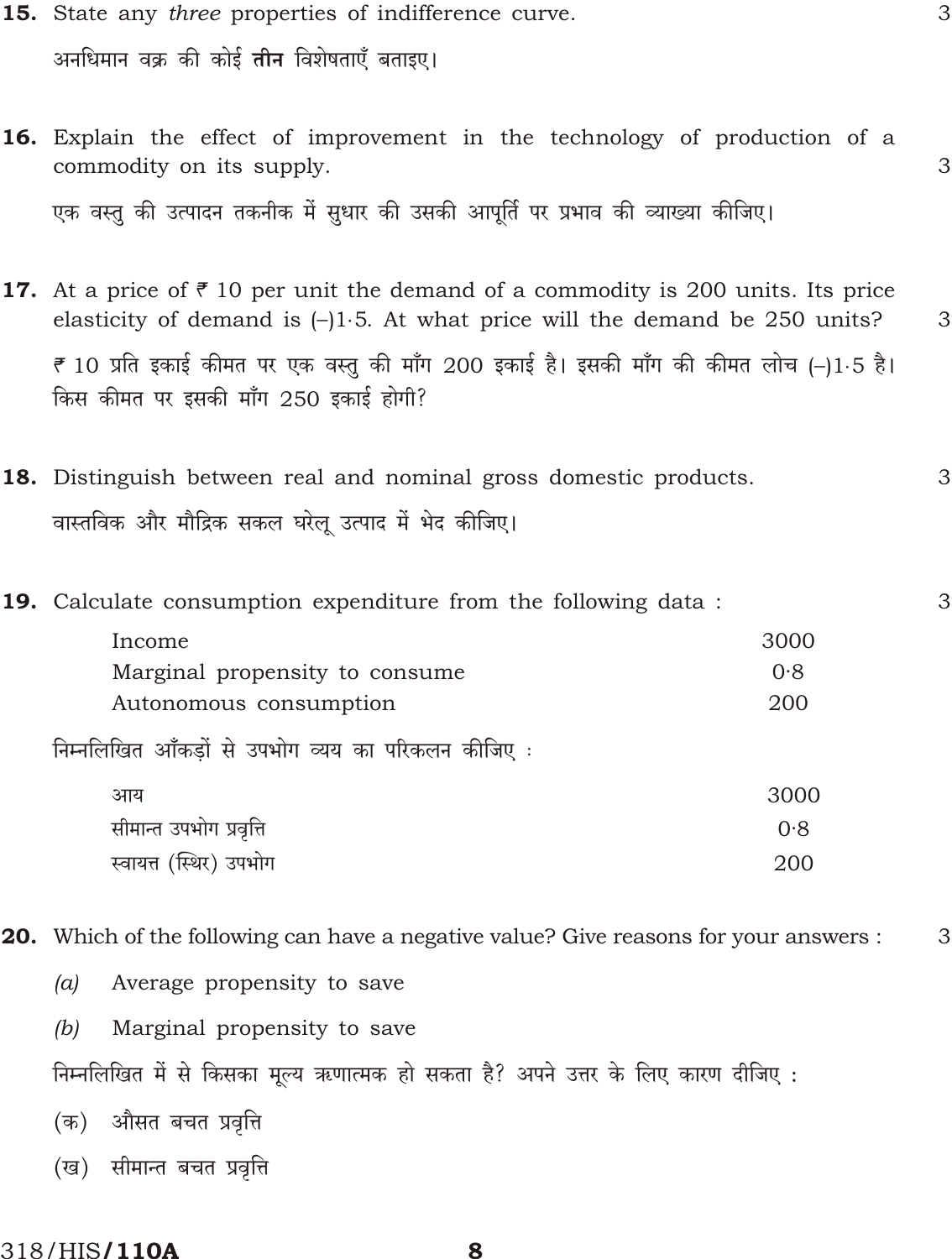21. Calculate arithmetic mean from the following data : निम्नलिखित आँकडों से अंकगणितीय माध्य का परिकलन कीजिए :

| Class<br>वर्ग | Frequency<br>आवृत्ति |
|---------------|----------------------|
| $0 - 20$      | 10                   |
| $20 - 40$     | 12                   |
| $40 - 60$     | 8                    |
| 60–80         | 10                   |

- 22. Explain the effect of change in the price of related goods on the demand of a Giffen goods. गिफ़न वस्तुओं की माँग पर संबंधित वस्तुओं की कीमत में आये परिवर्तन के प्रभाव की व्याख्या कीजिए।
- 23. Complete the following table : निम्नलिखित तालिका को पूरा कीजिए :

| <i>Output</i> (units)<br>उत्पादन (इकाइयाँ) | Marginal Product<br>सीमान्त उत्पाद | Average Product<br>औसत उत्पाद |
|--------------------------------------------|------------------------------------|-------------------------------|
|                                            | 10                                 |                               |
| 2                                          | 8                                  |                               |
|                                            | 6                                  |                               |
|                                            |                                    |                               |

24. Explain four main precautions that should be taken while estimating national income by expenditure method. व्यय विधि द्वारा राष्ट्रीय आय की गणना में बरती जाने वाली **चार** मुख्य सावधानियों की व्याख्या कीजिए।

25. Explain any two determinants of propensity to consume.  $\overline{4}$ उपभोग प्रवृत्ति के किन्हीं दो निर्धारकों की व्याख्या कीजिए।

9

318/HIS**/110A** 

 $\overline{4}$ 

 $\overline{4}$ 

 $\overline{4}$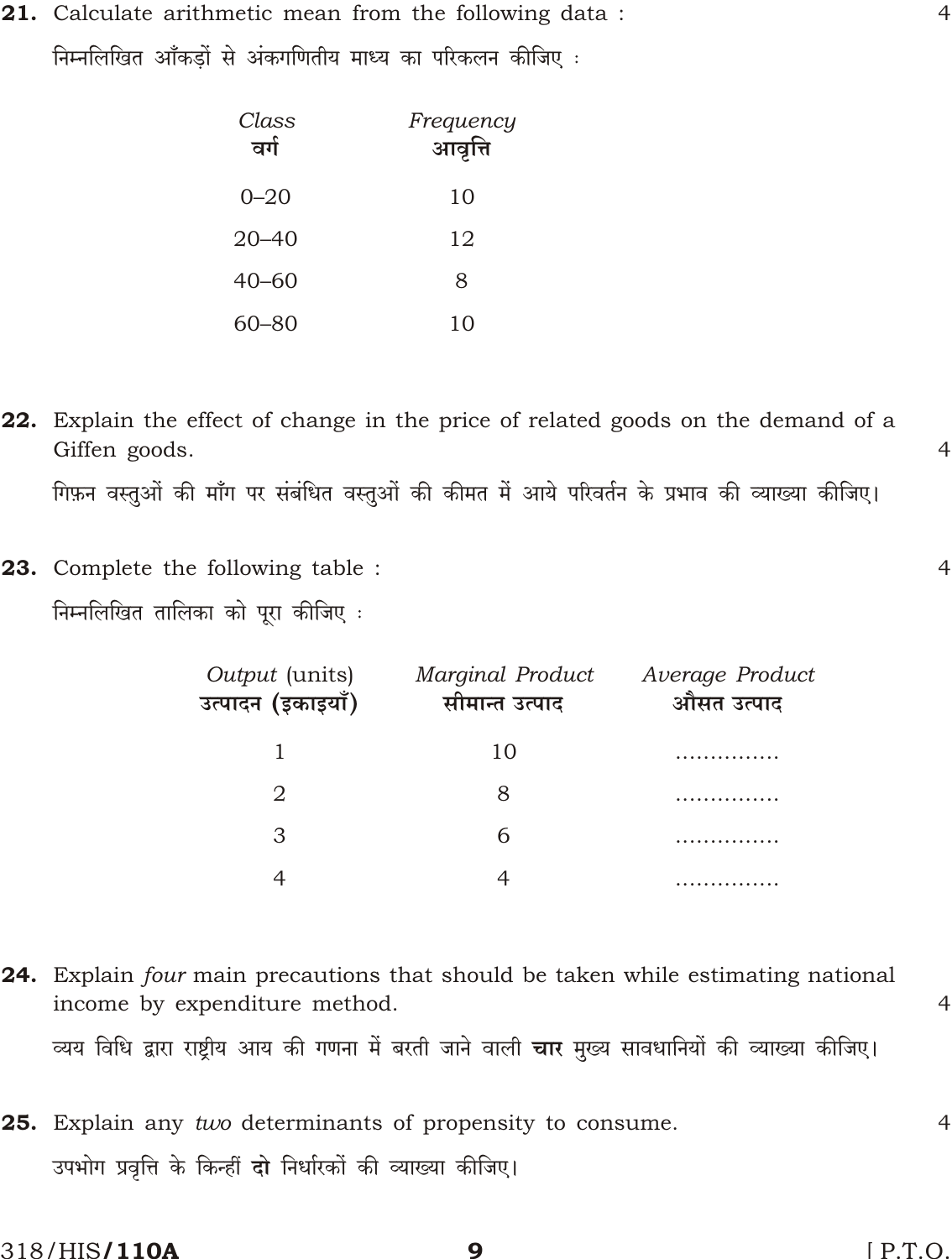26. How does the central bank use legal reserve ratio in controlling credit creation? Explain.

 $\overline{4}$ 

6

6

6

साख निर्माण को नियंत्रित करने के लिए केन्द्रीय बैंक वैधानिक कोष अनुपात का प्रयोग किस प्रकार करता है? समझाइए।

- 27. Explain the following characteristics of perfect competition:
	- Homogeneous product  $(a)$
	- (b) Free entry and exit

पूर्ण प्रतियोगिता की निम्नलिखित विशेषताएँ समझाइए :

- (क) समरूप उत्पाद
- (ख) प्रवेश तथा बहिर्गमन की स्वतंत्रता

## 28. Distinguish between the following:

- Explicit costs and implicit costs  $(a)$
- $(b)$ Private costs and social costs

निम्नलिखित में भेद कीजिए :

- (क) स्पष्ट लागतें और अंतर्निहित लागतें
- (ख) निजी लागतें और सामाजिक लागतें
- 29. Explain any three main objectives of budgetary policy.

बजटीय नीति के किन्हीं **तीन** मुख्य उद्देश्यों की व्याख्या कीजिए।

318/HIS**/110A**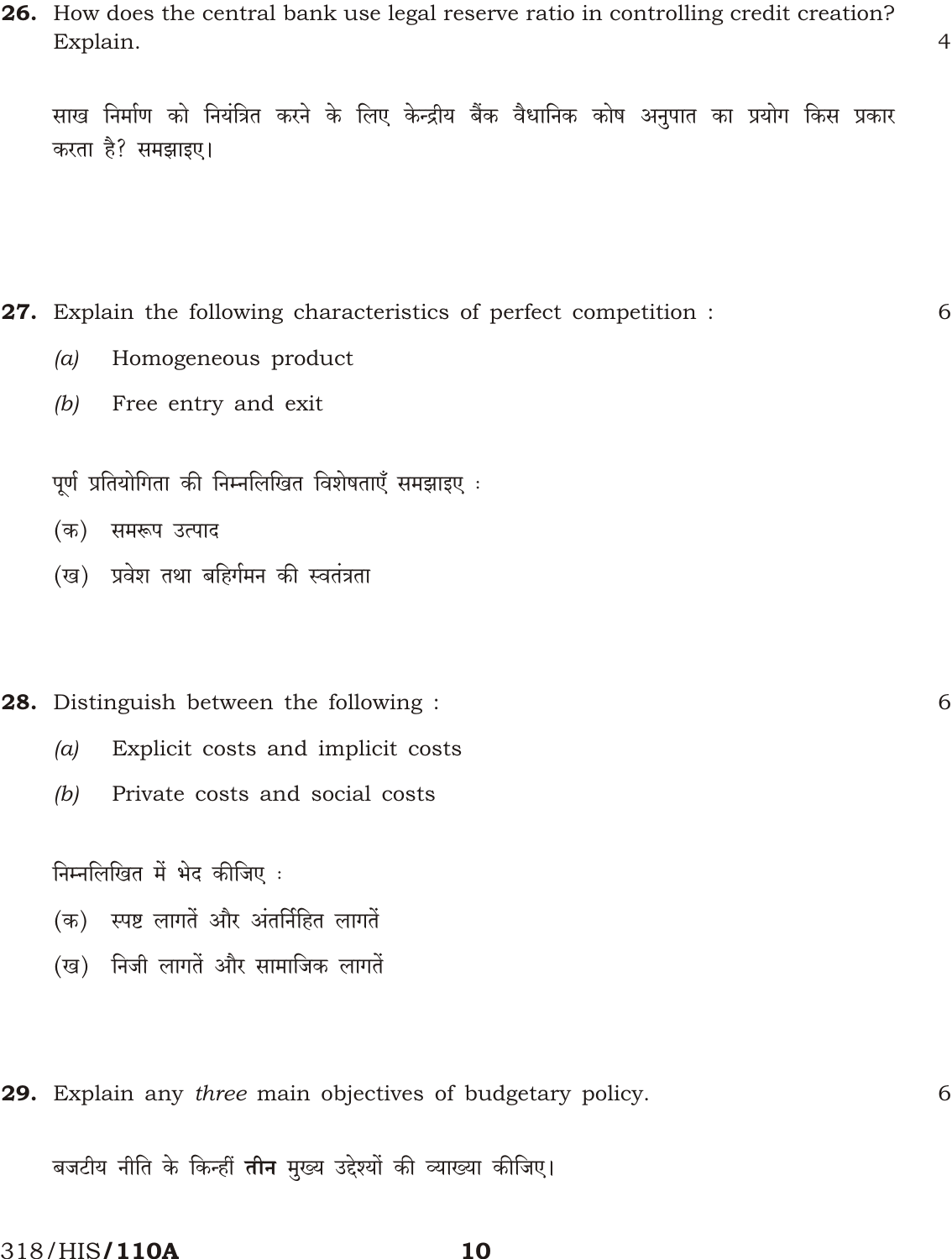निम्नलिखित आँकड़ों से विज्ञापन व्यय (X) और लाभ (Y) के मध्य सहसंबंध गुणांक का परिकलन कीजिए :

|                                    | Advertising Exp.<br>विज्ञापन पर व्यय | Profit<br>लाभ             |  |
|------------------------------------|--------------------------------------|---------------------------|--|
|                                    | (X)                                  | (Y)                       |  |
| No. of items<br>मदों की संख्या     | 8                                    | 8                         |  |
| Arithmetic mean<br>अंकगणितीय माध्य | $\overline{X}$ 168                   | $\overline{Y}$ 169        |  |
| Standard deviation<br>मानक विचलन   | $X = \sqrt{\frac{9}{2}}$             | $Y = \sqrt{\frac{11}{2}}$ |  |
|                                    | XY 24                                |                           |  |

31. From the following data, compute Paasche's Price Index Number for the current year :

निम्नलिखित आँकड़ों से वर्तमान वर्ष के लिए पाशे के मूल्य सूचकांक की गणना कीजिए :

| <i>Item</i><br>मद | Base Year<br>आधार वर्ष |                    | Current Year<br>प्रचलित वर्ष |                    |
|-------------------|------------------------|--------------------|------------------------------|--------------------|
|                   | Price<br>मूल्य         | Quantity<br>मात्रा | Price<br>मूल्य               | Quantity<br>मात्रा |
| А                 | 2                      | 12                 | 10                           | 16                 |
| B                 | 4                      | 14                 | 8                            | 14                 |
| $\mathcal{C}$     | 6                      | 16                 | 6                            | 12                 |
|                   | 8                      | 18                 | 4                            | 10                 |

6